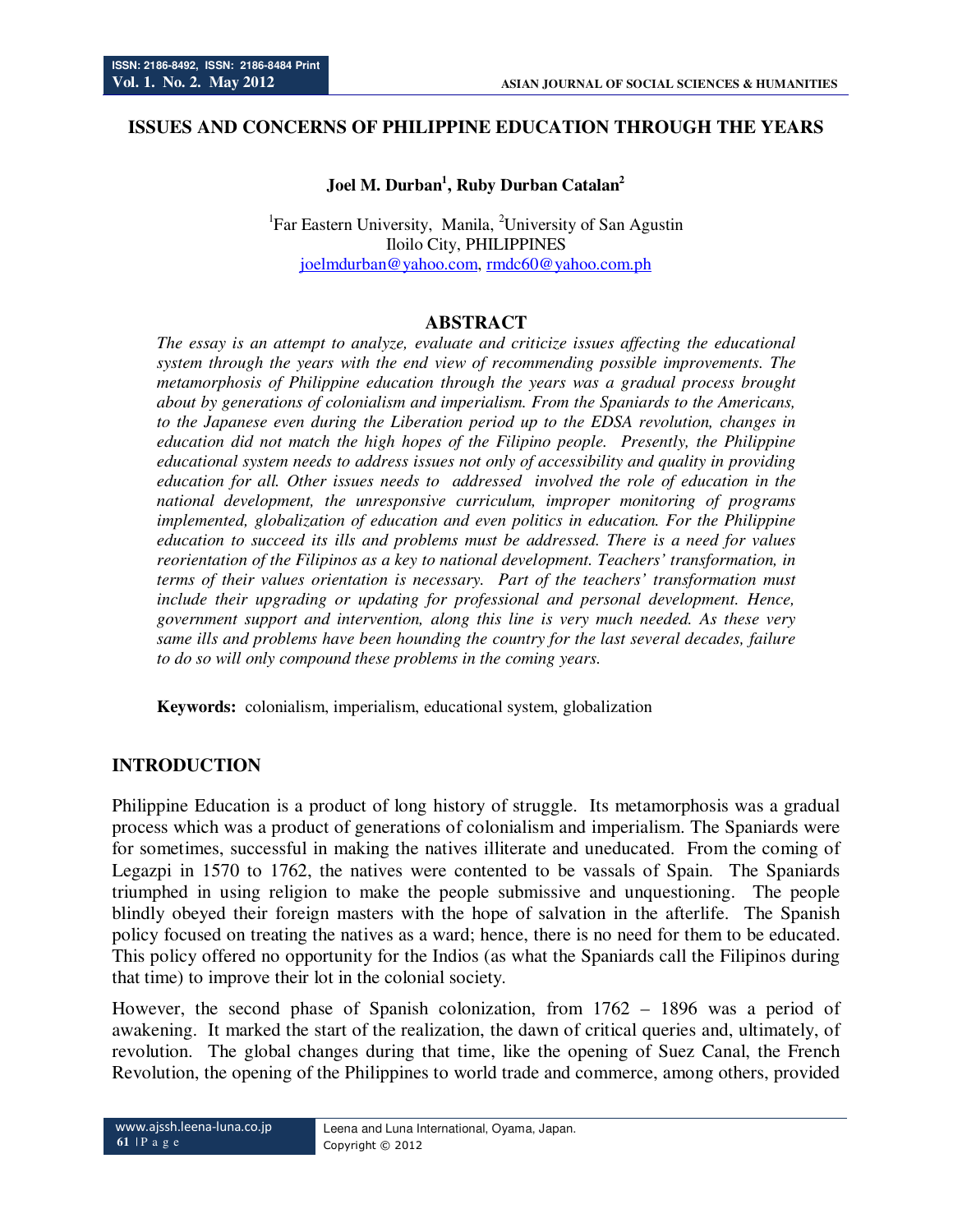opportunity for the illustrados (the educated class during the Spanish period) to send their children to school, even in Europe.

History tells us that education during the Spanish colonization was selective. It was more of a privilege than a right. Educational opportunities were so limited that learning became the possession of a chosen few. Only the illustrados, the likes of Jose Rizal, the Luna brothers, the Pardo de Taveras and others, availed of it, even with harsh treatment and discrimination from their Spanish contemporaries. Learning, therefore, became a badge of privilege. There was a wide gap between the illustrados and the masses. Even if the propaganda movement was spearheaded by them, it was evident that they favored the assimilation of the Philippines with Spain. This was a clear indication that, educated they maybe, they were still captives of Spain. The great masses, the majority of the uneducated, were those who favored the separation of the Philippines from Spain. Aware of their educational handicap, their desire for freedom was, for a while, suppressed, giving the educated illustrados the privilege of leadership. However, when all else failed, the uneducated masses had no choice but to fight for their freedom.

The Spain's policy neglected the education of the natives, more so the tolerance and growth of native leadership. In fact, it was hostile to every influence coming from the outside world. Although, Spain initiated educational reforms by passing laws on education, these did not appease the restless minds and the burning hearts of the natives. The Philippine revolution against Spain which was sparked by the discovery of the Katipunan in 1896, resulted in the surrender of the last Spanish governor- general Diego de los Rios to the Ilonggo revolutionarios headed by General Martin Delgado on December 25, 1898 in Plaza Alfonso XII, (now Plaza Libertad) in Iloilo City. This event heralded the end of Spanish rule in the Philippines. However, later did the natives realized, that with the Spaniards leaving the Philippines, another master knocked at the door, the Americans.

Education was used by the Americans as one of the most effective means of pacifying the restless natives. Schools were established all over the archipelago. The natives were taught how to read and write by their American teachers. They learned American geography, American history, lives of American heroes, sang the Star Spangled Banner and learned the English language. The Americans was successful in making the natives their "little brown brothers."

The Filipinos regarded education as the most effective vehicle for social mobility. The Americans made education accessible to all, regardless of status in life. This made the Filipinos appreciate the Americans more. Even if literacy rate continued to increase in the first two decades of American occupation, it undeniably favored the elite in society who can afford to finance the university education of their children.

Although, the Americans claimed that education has succeeded in the Philippines because it had somehow transformed, the once ignorant people, into a literate population, imbued in them the values of civic consciousness, had lessened disease and epidemic, it failed to develop the moral and political leadership, the country so desperately needs. Education during the American period brought with it progress, together with its ills and shortcomings. On the one hand, it is undeniable that the establishment of the public school system was beneficial to the Filipinos and to the Philippines. Even if its impact cannot be quantified, it was assumed that higher literacy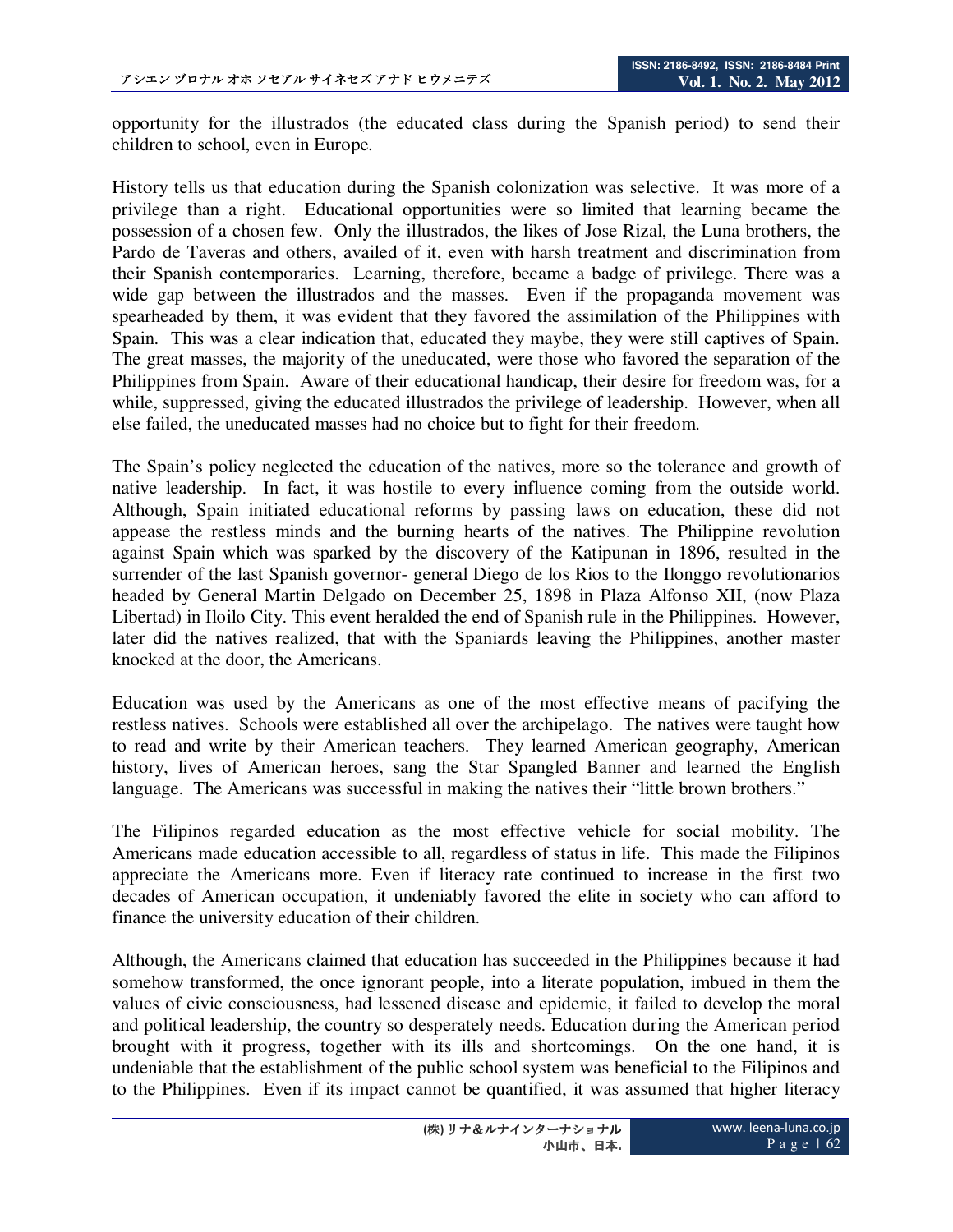rate among the people contributed to the improvement of their standard of living, improvement in public health and employment opportunities that hasten economic growth. It had also awakened in them their political participation. Education was seen as a vehicle for social mobility and attainment of democratic ideals. The success of public education during the American period was an achievement cited by Filipino leaders as proof of their capacity for selfgovernment.

On the other hand, American education was the water that gradually diminished the spark of burning Filipino nationalism. The educational system established by the Americans was not solely for giving the Filipinos the gift of literacy, but more so for their economic and political purposes. This was clearly seen in the Benevolent Assimilation decree of President William McKinley which states, among others "…..to provide the Filipinos the gift of civilization either by assimilation or conquest." Hence, in spite of the announcement of the Americans that they were in the Philippines because the Filipinos needed them as their guide and protector, the fact remained that the Filipinos were still a conquered nation and that they had to weave their life according to the pattern of American dominance.

American education was a successful instrument of colonization. It gradually disoriented the Filipinos sense of national identity because it introduced them into an entirely new world, strange, yet challenging. The use of English as medium of instruction widens the divide between the elite and the Filipino masses. The Filipinos started to learn not only a new language but an entirely new way of life. They learned everything American, which they believed is the beginning of their education. On second thought, since it was the start of their alienation from their roots, the development of their colonial mentality, it was in reality the start of their miseducation. The Filipinos educated during the American period imbibed a different cultural orientation. They were a people possessing no nationalism in their hearts which will spur them to sacrifice for the welfare of the country. It is pathetic to say that this was the result of the failure of Philippine education.

During the Japanese invasion and introduction of their culture and ultra nationalism in Asia, the Filipinos fought side by side with the Americans. This was a clear indication that American education succeeded in molding the minds and character of the Filipinos to appreciate and repay this gift from their "big white brother." The Japanese occupation destroyed the public school system by manipulating it for their advantage. School buildings, books and other educational materials were destroyed. There was a breakdown of the social values of the Filipinos. Yet, there was a desire for some to earn education offered by the Japanese established schools.

The period after the war marked a transition of the Philippines, not only in terms of political leadership but also in terms of education. There was massive rebuilding not only of infrastructures, but more so of the values of the Filipinos that was wrecked during the war. This was facilitated by the Americans. There was massive rehabilitation of school buildings and the restoration through the school system, of the values that were practiced during the pre-war society. However, the political instability of the newly independent nation-state affected the schools in putting this objective to reality.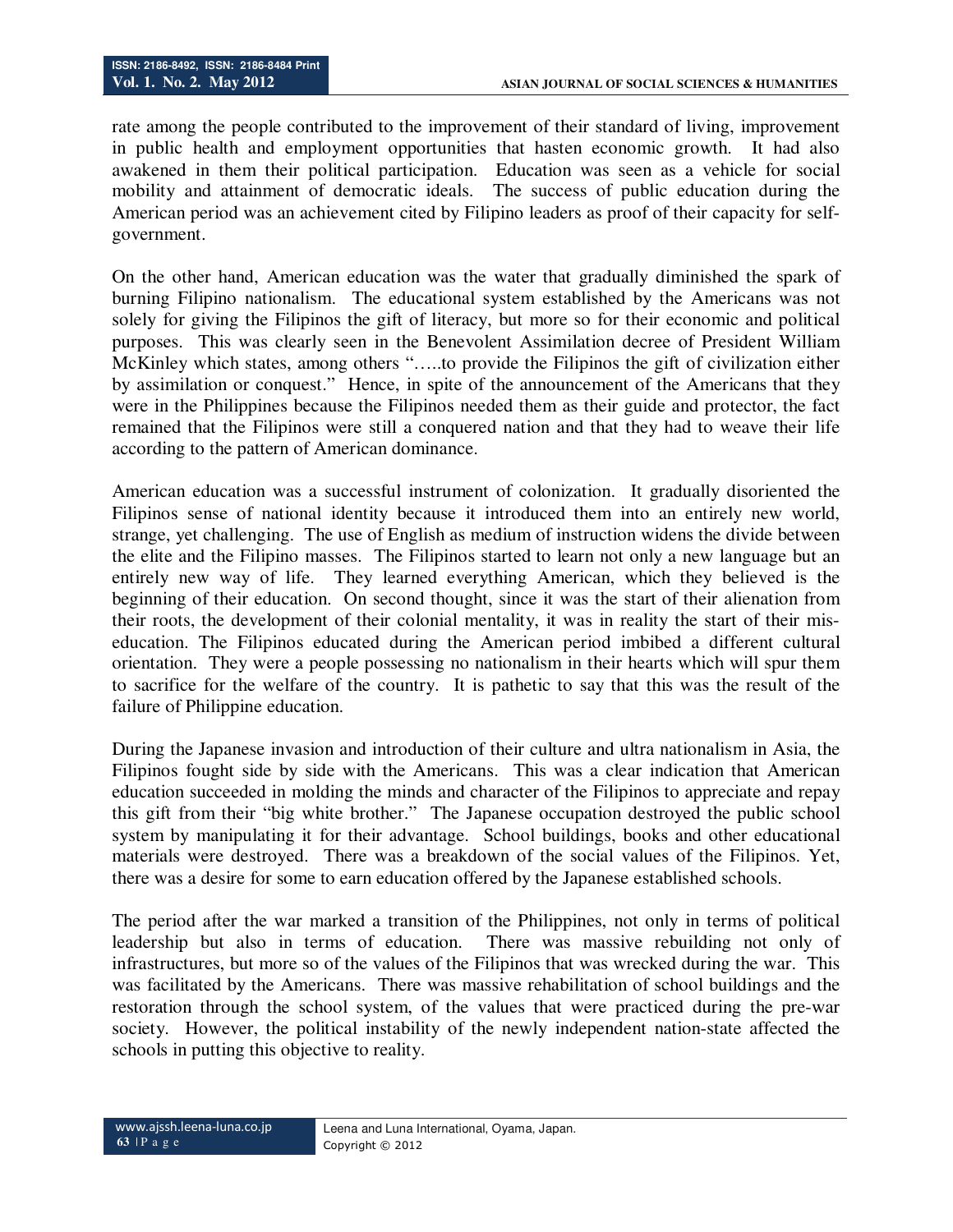The period after the liberation was marked by rapid economic growth which was matched with the rapid increase in population, urbanization and demand for social services. This scenario triggered the Joint Committee of Congress on Educational reform to report in 1951, that the public school system was in crisis, and the Filipinos must find solutions to this. Further, the committee recommended the full day session and the offering of Grade seven for the primary level, but this were not implemented nor acted into law. It is to be noted that the failure of the government to address this crisis became one of the root causes of the perennial education crises of the succeeding decades.

However, the period from the mid 50's was characterized by rapid economic growth, making education an integral component for this economic development. Paradoxically, one may ask how the educational system that is in crisis can contribute to economic growth. True, there was growth in the economy but problems encountered that were rooted in social conditions, were often blamed on the inadequacies of the educational system. Studies showed that earning a college degree was not a guarantee for a stable job that can provide better income. This motivated the educated Filipinos, especially the middle class to shift their interest in finding better paying jobs abroad. This phenomenon contributed to the exodus of the best educated Filipinos resulting to "brain drain."

The rise of student activism during the 60's was partly fueled by the education crisis. Even with the new ways of producing and transmitting knowledge developed in the different sectors, this was not enough to overrun the inadequacy of public education. Even the fourteen years of martial law, characterized by repression and authoritarian policies, was not successful in restoring the moral objectives of education. After the EDSA people power revolution, the Aquino administration brought a new period in education history. New concepts were introduced such as schools for the people, democratic and relevant education, and education as a right not a privilege, emerged and taken up by the civil society.

Presently, the Philippine educational system is faced by several issues that need to be addressed in order to improve the delivery of education to the most number of the population. One of this is the quality and accessibility of education to its takers. Undeniably, the Philippines government, in spite of its inadequacy of providing some basic services to its people, is doing its best to provide the rudiments of basic schooling to its people for free. Similarly, the 1987 Philippine Constitution provides that public secondary education must be free. This legal mandates resulted to the increase in enrollment of public elementary and secondary schools. Hence, access to public education is now a right of every Filipino child and a responsibility of the parents. However, those who can afford still patronize private institutions for the education of their children because of the issue of quality.

To provide quality education to all students is the most important mission of every educational institution. However, with the multifarious problems facing the public schools, its delivery is hindered. Reality tells us that even if the public school teachers are qualified to teach, the lack of instructional materials, inadequate facilities and lack of training for professional growth hindered them to perform at their best. It is sad to note that with students reaching up to sixty pupils and students in a classroom, the learning environment is distorted. This problem is also true even in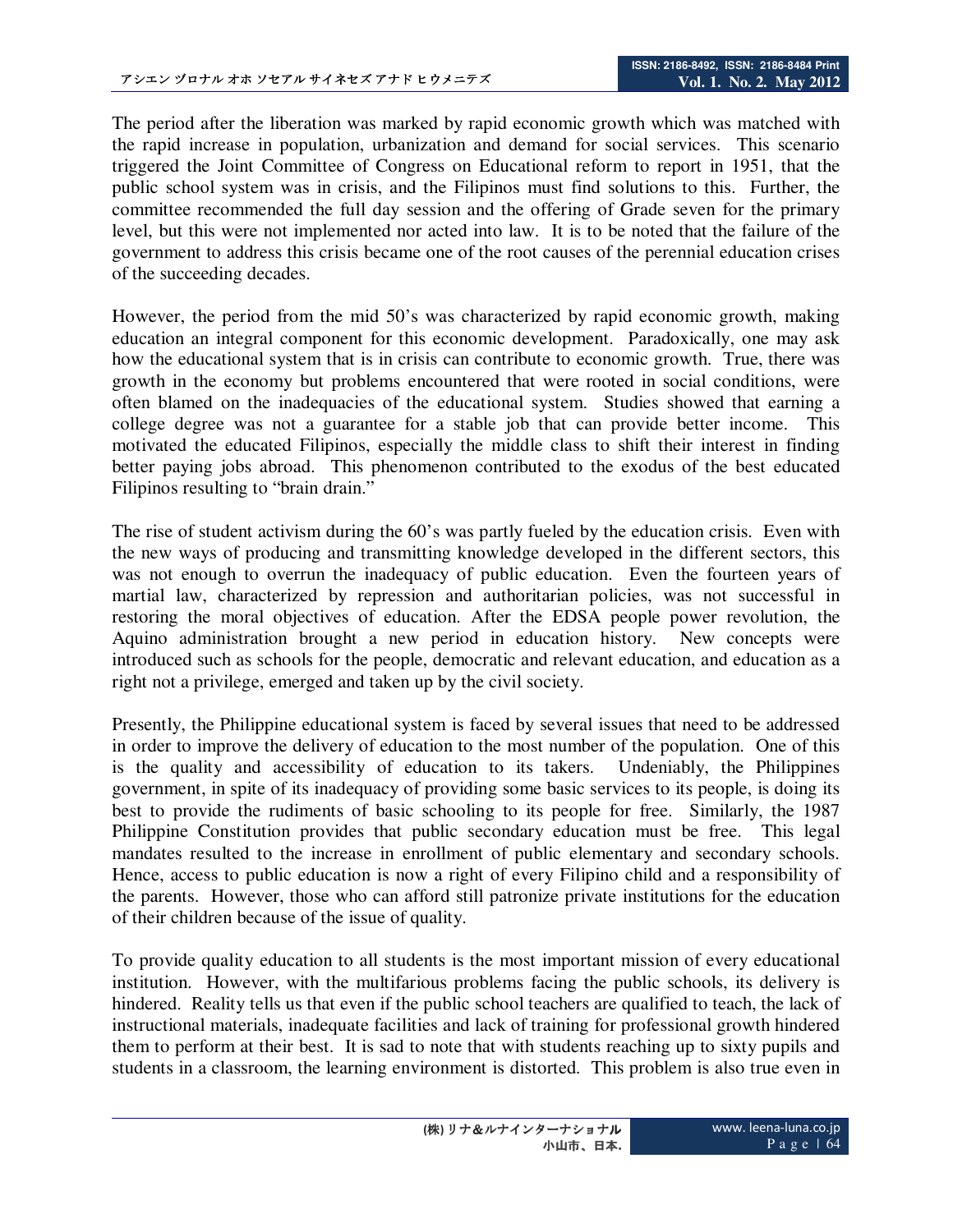the private schools. Private schools have to exert extra effort to attract a good number of enrollments to insure their survival.

The creation of the Commission on Higher Education in 1994 did not guarantee a marked improvement in the delivery of quality education in the tertiary level. Its mandate is to regulate higher education institutions including State Universities and Colleges, except institutions which are granted Autonomous status. Its function includes the giving of permits to schools in offering programs, the closing of programs which do not meet the requirements and monitoring of all higher education institutions. Sadly, CHED, in spite of all its efforts, failed to regulate the opening of programs. This resulted to a mismatch of the educational system to the needs of the society. Universities and colleges produce graduates who cannot be absorbed by the labor market in the Philippines. These situations bring us to look into the different issues and concerns now facing the Philippine educational system.

## **PHILIPPINE EDUCATION: ISSUES AND CONCERNS**

Let us first identify the important issues affecting the Philippine educational system. The first issue is the *role of education in national development*. Several researchers had delved into the different components affecting the educational system, more specifically, whether it can solve the multifarious problems in society. Education has been looked into as the means of alleviating poverty, decreasing criminalities, increasing economic benefits and ultimately uplifting the standard of living of the Filipino masses. With these in mind, the government on its part has been continuously investing so much resource into the education sector. However, with the complexity of educational issues, solutions are far from reality.

Allied with this issue is the preparation of our students from the basic education up to tertiary level. The questions of how well are the schools equipped and able to train the pupils under their care are crucial. It is a sad reality that only seven out of ten pupils who enroll in Grade 1 finish the elementary curriculum, and from the seven who continue to secondary, only 3 are able to complete the curriculum. From these three only one can complete the tertiary education. Based on this scenario, how can we expect our students to help in nation building when they do not have the necessary skills and trainings?

Reality is that, formal education has not achieved what it was supposed to achieve. Our schools right now are in a quandary on how to keep children in school, with the increasing rate of drop outs. The functional literacy of the Filipinos is at its minimum reflecting the sad state of education. There are rampant problems of child labor, where children who are supposed to be in the classroom are working to help augment family income. Unemployment rate is rising every year as more students graduate from colleges and universities, who cannot be accommodated by the labor market. Underemployment is the name of the game since professionals are forced to accept employment far from their areas of specialization and training because they need to work and earn for their families. The gap between the few who are rich and the majority who are poor is becoming wider and bigger. Now what has education got to do with this? If experts claimed that education is an instrument for national development, where does the problem lie?

Another important issue confronting the educational system is *the curriculum that is not responsive to the basic needs of the country.* Let us reflect on the components of the present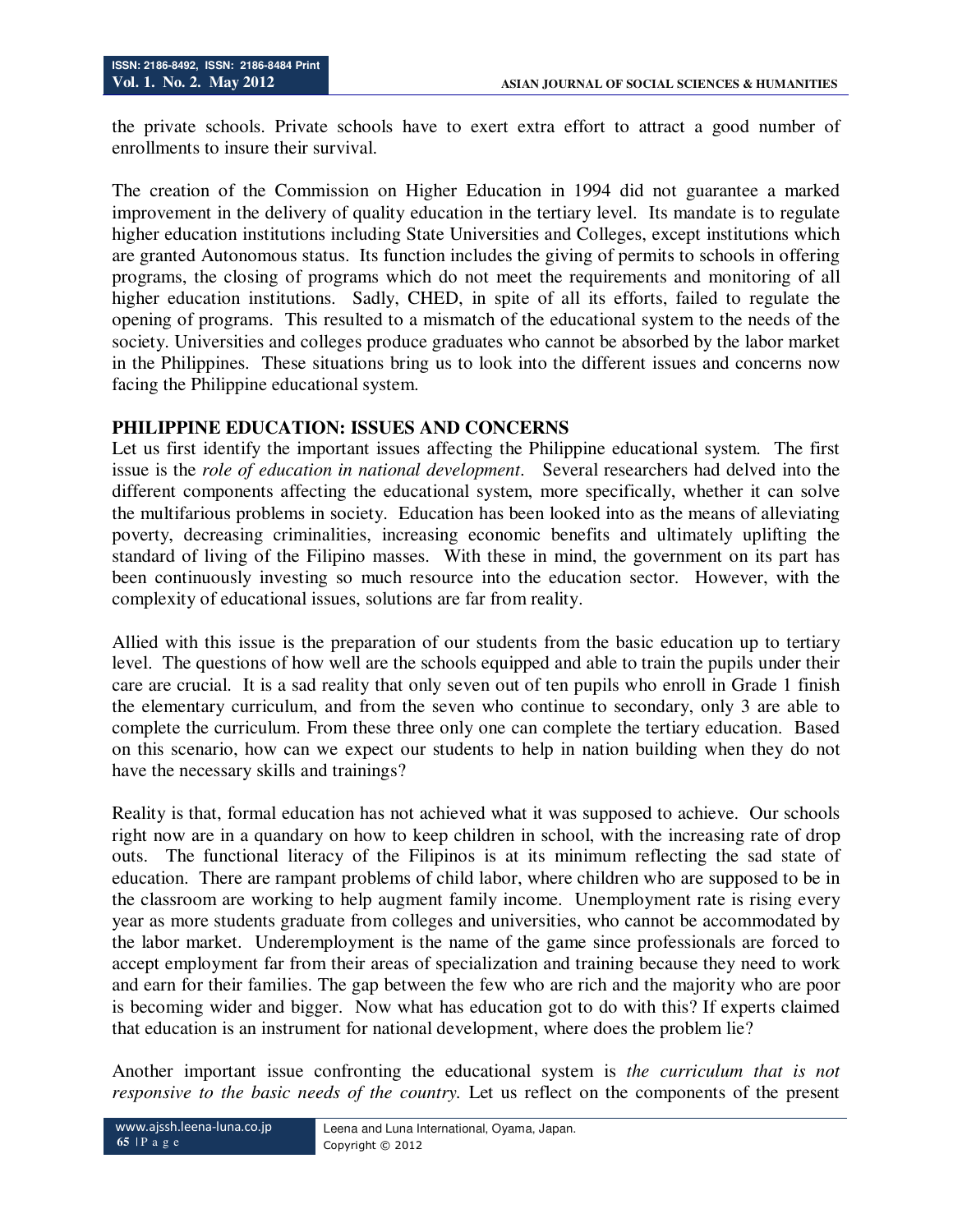curriculum, specifically in the basic education. Our elementary pupils are required to have nine to ten subjects competing for time allocations. More time is allotted for subjects like English, Science and Mathematics with other subjects like health, music, values education, civics integrated into the Makabayan curriculum. Added to this are enrichment subjects like Computer literacy, Ethics among others (especially in the private schools). This reflects the priorities of the government in educating our young people. It is a reality that a grade 1 pupil carries so many books to school (wondering whether all these materials are actually read in the class). This overloaded curriculum results to difficulty in knowledge and skills absorption among our pupils. With this practice how can we expect our young people to develop love of country, patriotism, and other nationalistic traits, when their concepts of these are not properly taught? Worse, many pupils drop out of school before they reach the sixth grade because of poverty, thus increasing their chances of losing the incipient literacy acquired, and therefore, forfeit the privilege of developing patriotic and nationalistic attitudes. This sad state, proliferate the cycle of poverty that the Filipino masses experience.

With the constant change in the basic education curriculum, teachers need to upgrade themselves in order that they can properly implement these changes. Upgrading requires attendance to trainings, seminars, conferences and even enrollment in graduate education. But with the present conditions of the teachers in the public schools only very few can afford this, unless government intervenes and provide upgrading activities for free.

Another issue that is of import is *the constant implementation of programs in education which are not properly monitored.* It is a fact that technocrats in the education department are political appointees, hence they serve at the whims and pleasures of the appointing officer. It is also a fact that every political administration wanted to have their names imprinted in every government program or project. This is very true in the Department of Education, when for instance, a department secretary appointed by a particular president assumes office, he will be implementing programs and projects attuned to the battlecry of that administration. Therefore, the previous programs and projects implemented by the previous administration shall be discontinued, regardless that program or project is workable and effective, because it is not the priority of the present administration, and does not carry their names. Added to that is the non evaluation of programs implemented. A very concrete example is the Bridge program implemented a few years ago. This program screens grade six pupils by subjecting them to testing. Those who were not able to pass were required to repeat grade six as a bridge for their secondary education. As a result, many pupils were required to re enroll in grade 6, adding a year to their elementary education. But, after many complaints and criticisms, this program was discontinued. But what about the losses incurred by the department? The added year in the academic life of the pupils affected? The added financial burden to parents? Who will answer and be accountable for this blunder? Is this just a case of trial and error program implementation? Presumably, the program was not properly studied, but was only implemented to satisfy the egos of the technocrats in the education department.

Anent to these issues are concerns that the education sector have to address. First concern is the so-called *globalization of education*. This concern was a response to the ever changing milieu in the international academic community where students must be globally competitive. Thus, schools must transform their orientation from being parochial to liberal. Programs must be re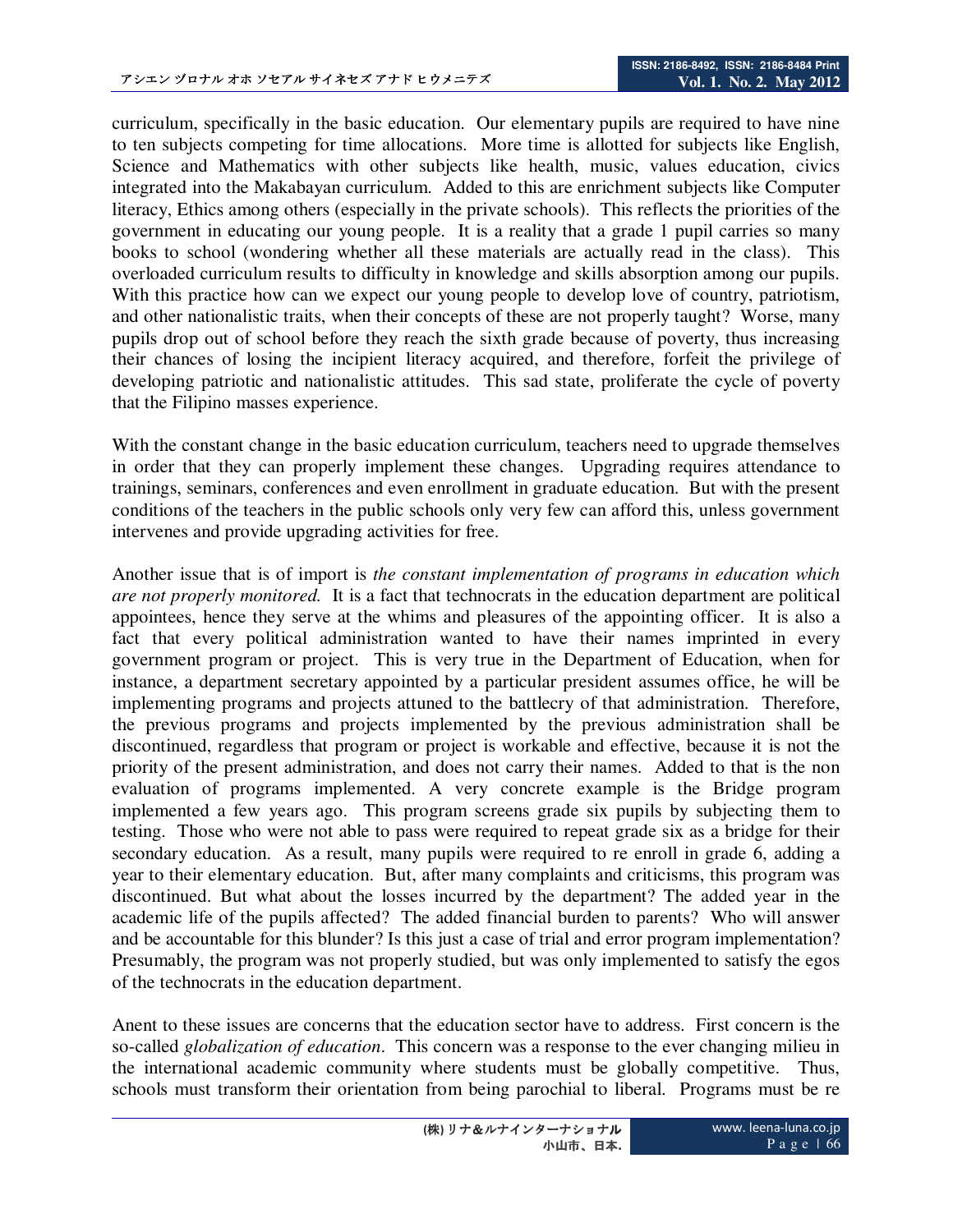aligned to meet international standards. Qualifications of teachers, facilities of the institutions and instructional materials and strategies must conform with international accreditation requirements. But how many of our institutions, are able to meet this requirement? Tertiary institutions continue to produce graduates who do not have the necessary employability skills, not only in terms of the local norms but more so with international standards. Sadly, even if our graduates work abroad they end up working as laborers, domestics and other blue collar workers which do not fit their educational credentials. I believe, that you will agree with me that is this not the concept of globalization we have in mind.

The Department of Education will implement the K-12 program by the next school year. This is in response to the alignment of the basic education curriculum to international standards. The present system of  $6 - 4 - 4$ , according to the education experts lacks the required number of years that our students have to spend in school, from the elementary, secondary up to the tertiary level. Hence, there is a need to add two more years to our basic education so that the students will have more years in developing the necessary employability skills they must have after they graduate from secondary school. But is this really the answer to the present handicap of our educational system? Will adding two years bring more benefits? Or will it just result to more financial implications, not only to the parents but also to the government? This is a concern that has to be addressed before it becomes too late for us to realize the impact it will create in the succeeding years.

The educational system does not receive much budget from the government. This resulted to poor facilities. Schools in the rural areas do not receive much support from the government. School supplies such as books are received by them almost at the end of the year. What use will it give the pupils and students? To add more insult, textbooks contain a lot of errors in spelling and facts presented. This is a clear indication of a government's failure to provide the basic services needed by its people.

The same problem is also experienced by State Universities and College when the government decided to reduce their budget allocation. News reports of students from the University of the Philippines and other State Universities picketing before Congress demanding for the increase of their budget is not a rare scenario. Students took it upon themselves to ventilate school budget concerns for these can redound to increase in their matriculation fees, non- upgrading or updating of school and library facilities, and non hiring of additional faculty members, among others. State run institutions are empowered to generate their income in order that they can manage their finances and not depend so much from government subsidies. It is in this context that school administrators do their best to win favors from politicians, whom they believe can support their school programs and projects. This results to another concern of *too much politics in education*.

Politics in education is an issue that presently pervades educational system in the country. The government, specifically the legislators, is inept in formulating laws that can address the crisis in the educational system. A sad reality that is happening right now is the formulation of policies with the main purpose of making our educational system at par with those in other countries, but there are no concrete guidelines as to how these are to be implemented. Most educational experts are technocrats with no experience in the field. Yes, their programs are good, to say the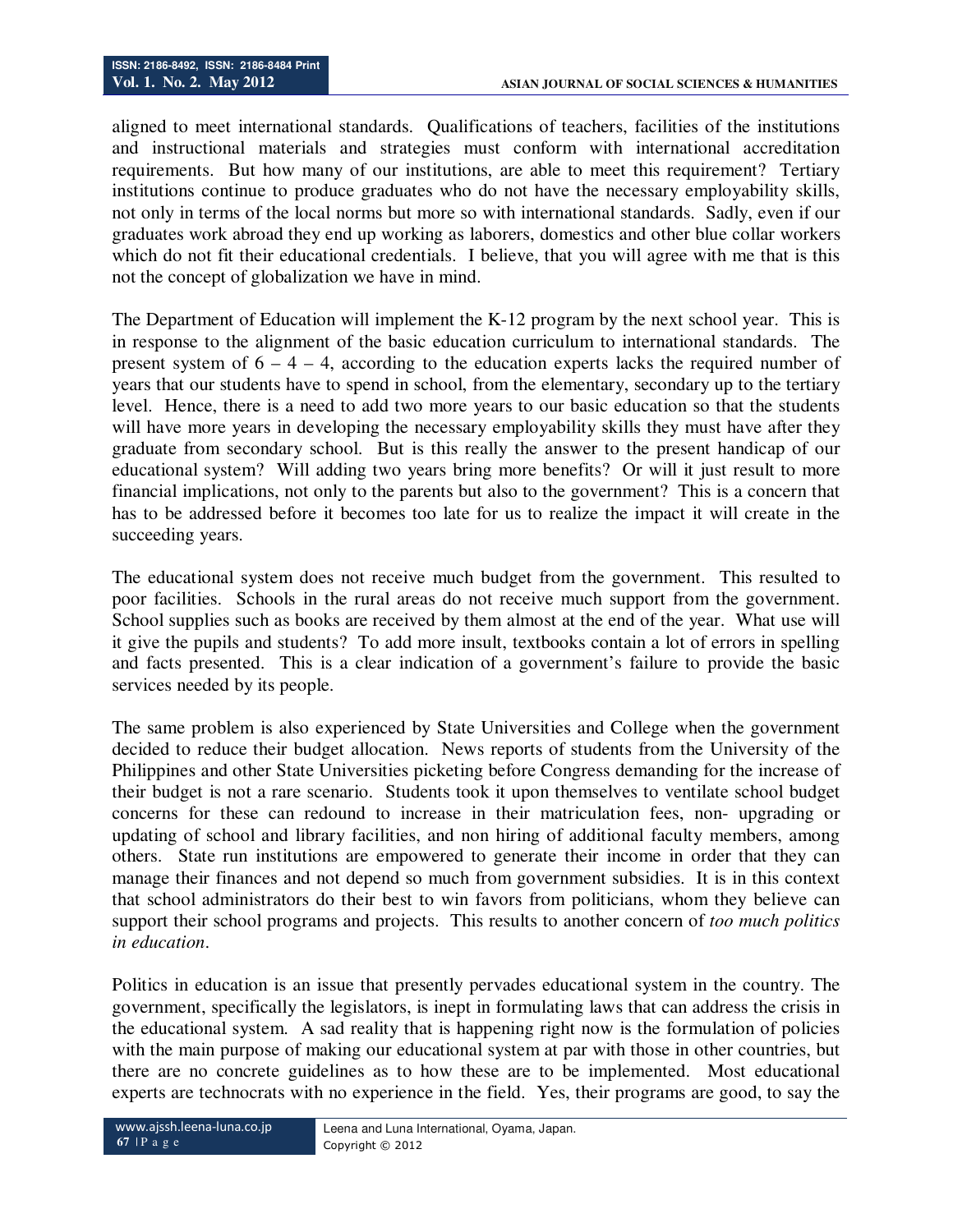least, but because of their lack of experience in actual classroom teaching, they fail to study the application of these programs. One specific example is the Bridge Program that was implemented a few years ago. This program assessed the competency of Grade Six pupils to be promoted to High School. There were grade six pupils who scored below the passing mark that were made to repeat grade six to bridge their admission to high school. Thus, this added another year of elementary schooling. However, after a year of its implementation, the program was stopped. Worst, teachers in the classrooms were not duly informed of the reasons for its noncontinuance. This is just one of the many educational programs implemented in the Philippine educational system that were not properly monitored and evaluated. This brings to a conclusion that Filipinos are only good planners but not good implementers and evaluators.

Undeniably, administrators of state run institutions solicit financial support from politicians who can sustain their school projects. There is nothing wrong with this. However, if the support given by politician must be equated by some favors from school officials, this becomes a major concern by everybody. There are cases where principals, supervisors and even superintendent of schools and divisions are appointed because they are recommended by well known senators, congressmen, governors and even mayors. This practice extends even up to the lowest level. Politicians recommend their relatives to be hired as teachers and other school staff. And if the principal has some debt of gratitude to the politician because of the support he is giving to the school, his recommendation cannot be refused. This practice defeats the purpose of screening applicants for teaching positions because even if you are first in the ranking, but you do not have a political back up, you will be the least priority in hiring. Although we cannot totally separate politics in education, it is of great import that objectivity, fairness and justice must be observed. It is very ironic that schemes like these happen in an institution that is expected to teach and inculcate good moral values and virtues among the young people of Philippine society.

As educators, what then can we do to transform the image that the educational system had propagated through the years? As an educator, I believe that total transformation must be implemented in the education sector of the country. When I say transformation of the education sector I refer to the total re orientation of the system which would start from policy transformation. Education policies and programs, including the curriculum must be carefully evaluated and studied whether they are attuned to the needs of the people and the country. Review of the provisions must be done in all levels and participation of the stakeholders must be solicited. Experts must be realistic in coming up with more attainable policies, that will address not only the educational problems but more so contribute to economic growth and development of the country.

I also believe in the values reorientation of the Filipinos as a key to national development. The integration of values education in the curriculum, I believe is still not enough to address this need. Values become more permanent in the minds and hearts of the pupils and students when they are caught, modeled by their mentors, rather than being discussed as abstract concepts in the classrooms. Thus, there is an urgent call for teacher transformation, in terms of their values orientation. I believe that teachers cannot become effective models of good moral values unless they undergo some process of values transformation. It is always wise to say "follow what I say and do," rather than "follow what I say, do not follow what I do." It is only when pupils and students concretely observe their teachers consistently practice these good values that they will